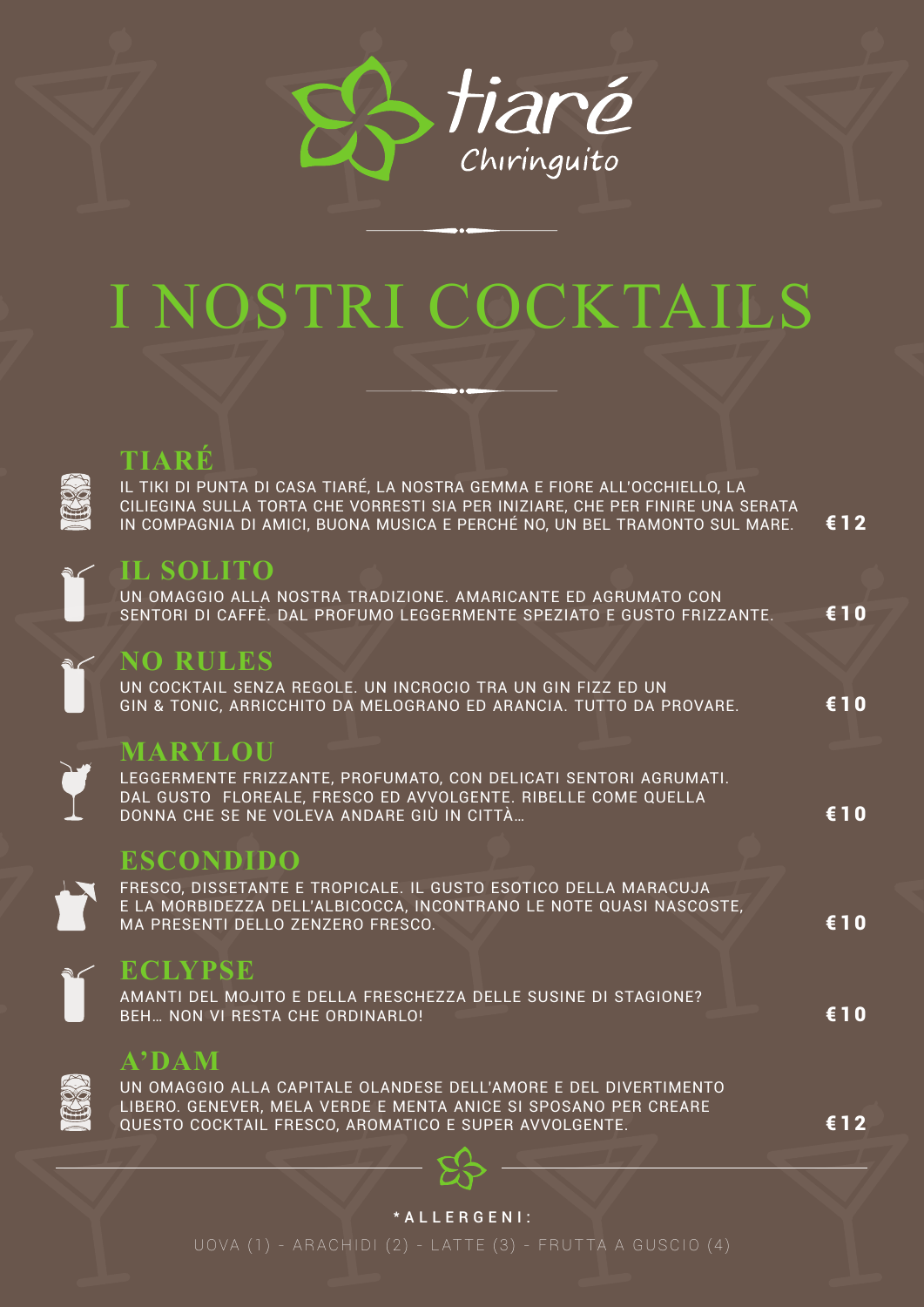

# NOSTRI COCKTAILS



#### **ICENBERG** (3.4)

MORBIDO, FRESCO ED AVVOLGENTE. IL GUSTO DELICATO DEL PISTACCHIO SI INCONTRA CON LA CREMOSITÀ DEL FIORDILATTE ED IL GUSTO PUNGENTE DI CANNELLA E LIQUIRIZIA. NON SI È MAI VISTO UN GELATO COSÌ!

€ 14

€12

 $f{10}$ 

€12

 $£12$ 

€12



## THE WALKING DEAD

L'OMAGGIO DI CASA TIARÈ AL FAMOSISSIMO E SUPER AMATO ZOMBIE, IL TIKI PER ECCELLENZA. UN COCKTAIL TUTTO DA SCOPRIRE.

**ELYSIUM** 

DAL GUSTO AVVOLGENTE, BALSAMICO E FRUTTATO. IMMAGINATEVI DI ESSERE SU UNA SPIAGGIA PARADISIACA A SORSEGGIARE UN ELISIR DI LUNGA VITA... QUESTA È LA SENSAZIONE CHE PROVERETE DAL CONNUBIO PERFETTO DI AVERNA, SALVIA E FRAGOLA... UN COCKTAIL DALLE MILLE EMOZIONI.

### **SNATCH**

STANCHI DEL SOLITO MOSCOW MULE ED ALLA RICERCA DI QUALCOSA DI DIVERSO? ECCO IL COCKTAIL CHE FA PER VOI, DOVE LA DOLCEZZA DEL MANGO INCONTRA IL PROFUMO DEL PEPE ROSA E LE NOTI PUNGENTI DELLO ZENZERO.



## **THE SPARROW**

FRUTTATO ED AROMATICO TENDENTE AL DOLCE. DAL GUSTO DECISO E FRESCO, CON SENTORI DI ARANCIA E ANANAS. SE SOLO JACK POTESSE PROVARLO...

## IL NAUFRAGO (4)

UN BLEND DI RUM SCURI SPEZIATI SBARCATI SULLE RIVE DELLA BAHIA ANTIGUA SI "ASSEMBRANO" CON MANDORLE AMARE, CILIEGIE MARASCHE ED ANANAS, AL TIARÉ… DIMENTICANDOSI PERÒ DEL COPRIFUOCO!



### **BARBANERA**

AL GUSTO DI CAFFÈ E ARANCIA AMARA. INTENSO, PROFUMATO ED AVVOLGENTE. €10 LA PRESENZA DELLA LIQUIRIZIA DONA UN RETROGUSTO FRBACEO E BALSAMICO IRRESISTIBILE.